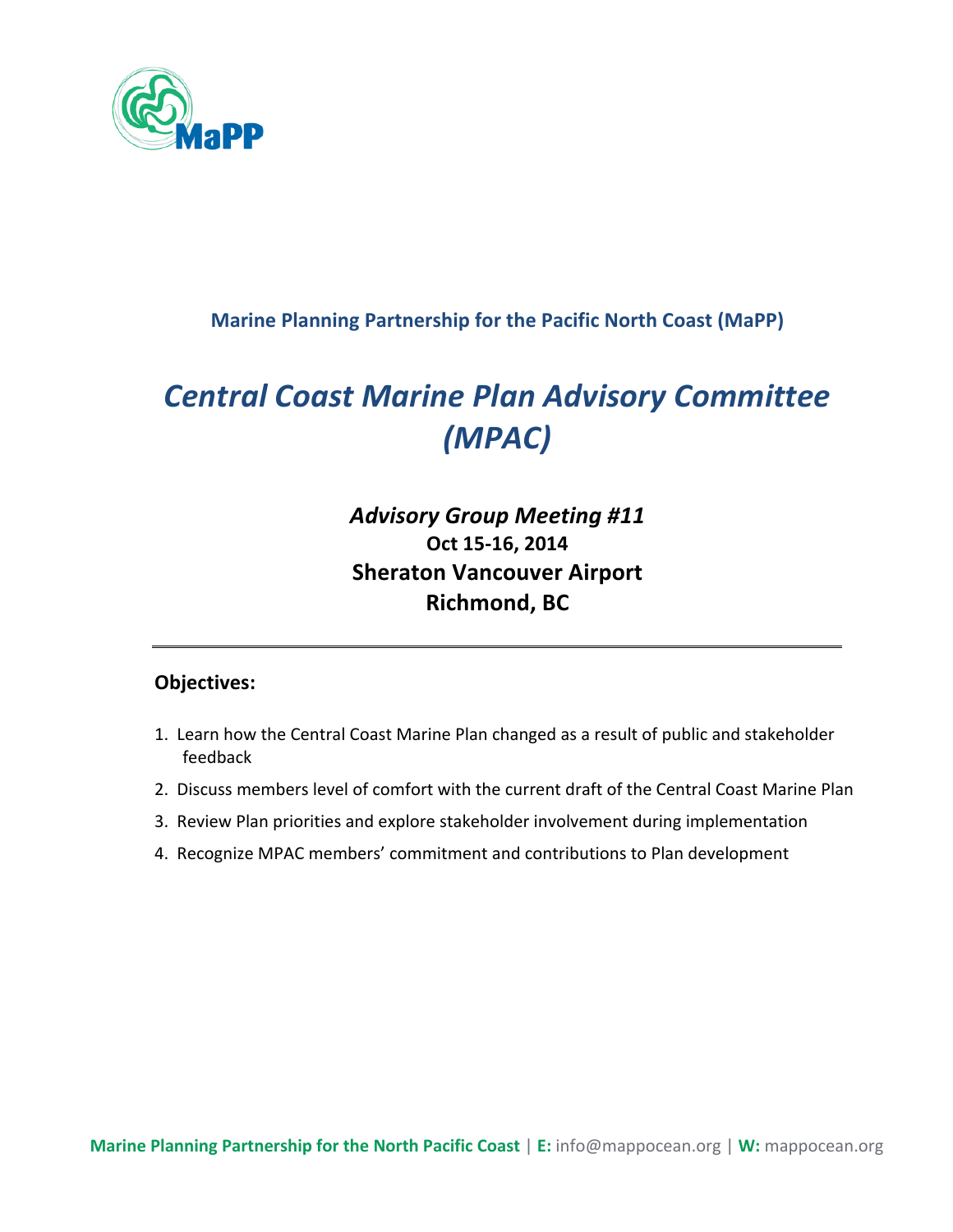

## **Day 1: October 15, 2014**

| #   | Time                                              | <b>Topic</b>                                                                                                                                                                                                                  |
|-----|---------------------------------------------------|-------------------------------------------------------------------------------------------------------------------------------------------------------------------------------------------------------------------------------|
|     | $8:30-9:00$                                       | <b>Breakfast and Networking</b>                                                                                                                                                                                               |
| 1.1 | 9:00-9:15                                         | <b>Welcome and Opening</b><br>Facilitator/Co-chairs welcoming<br>$\bullet$<br>Introductions around the room<br>$\bullet$<br>Overview of agenda<br>$\bullet$<br>Location logistics                                             |
| 1.2 | $9:15 - 10:00$                                    | <b>Updates</b><br><b>Updates from MaPP</b><br>MPAC member updates                                                                                                                                                             |
| 1.3 | 10:00-10:30                                       | <b>Plan Revision Process</b><br>Process used to review and incorporate public and sector<br>feedback                                                                                                                          |
| 1.4 | $10:30 - 11:30$<br>(including 15<br>minute break) | <b>Revisions to Chapters 1-4 (Introductory Chapters)</b><br>Summary of the nature of the feedback received on these<br>chapters and changes that were made<br>Discussion on level of comfort with these chapters<br>$\bullet$ |
| 1.5 | $11:30 - 12:15$                                   | <b>Revisions to Chapters 5 (Management Direction)</b><br>Summary of feedback received and changes made<br>Discussion on level of comfort with this chapter<br>$\bullet$                                                       |
|     | 12:15-1:15                                        | Lunch - provided                                                                                                                                                                                                              |
| 1.6 | $1:15 - 2:15$                                     | <b>Revisions to Chapter 5 (continued)</b><br>Summary of feedback received and changes made<br>٠<br>Discussion on level of comfort with this chapter<br>$\bullet$                                                              |
| 1.7 | $2:15 - 3:45$<br>(including 15<br>min break)      | <b>Revisions to Chapter 6 (Marine Spatial Plan)</b><br>Summary of feedback received and changes made<br>$\bullet$<br>Discussion on level of comfort with this chapter<br>$\bullet$                                            |
| 1.8 | $3:45 - 4:15$                                     | Roundtable                                                                                                                                                                                                                    |
| 1.7 | $4:15 - 4:30$                                     | Day 1 Wrap-up                                                                                                                                                                                                                 |
|     | 6:30 pm start                                     | <b>Group Dinner</b>                                                                                                                                                                                                           |